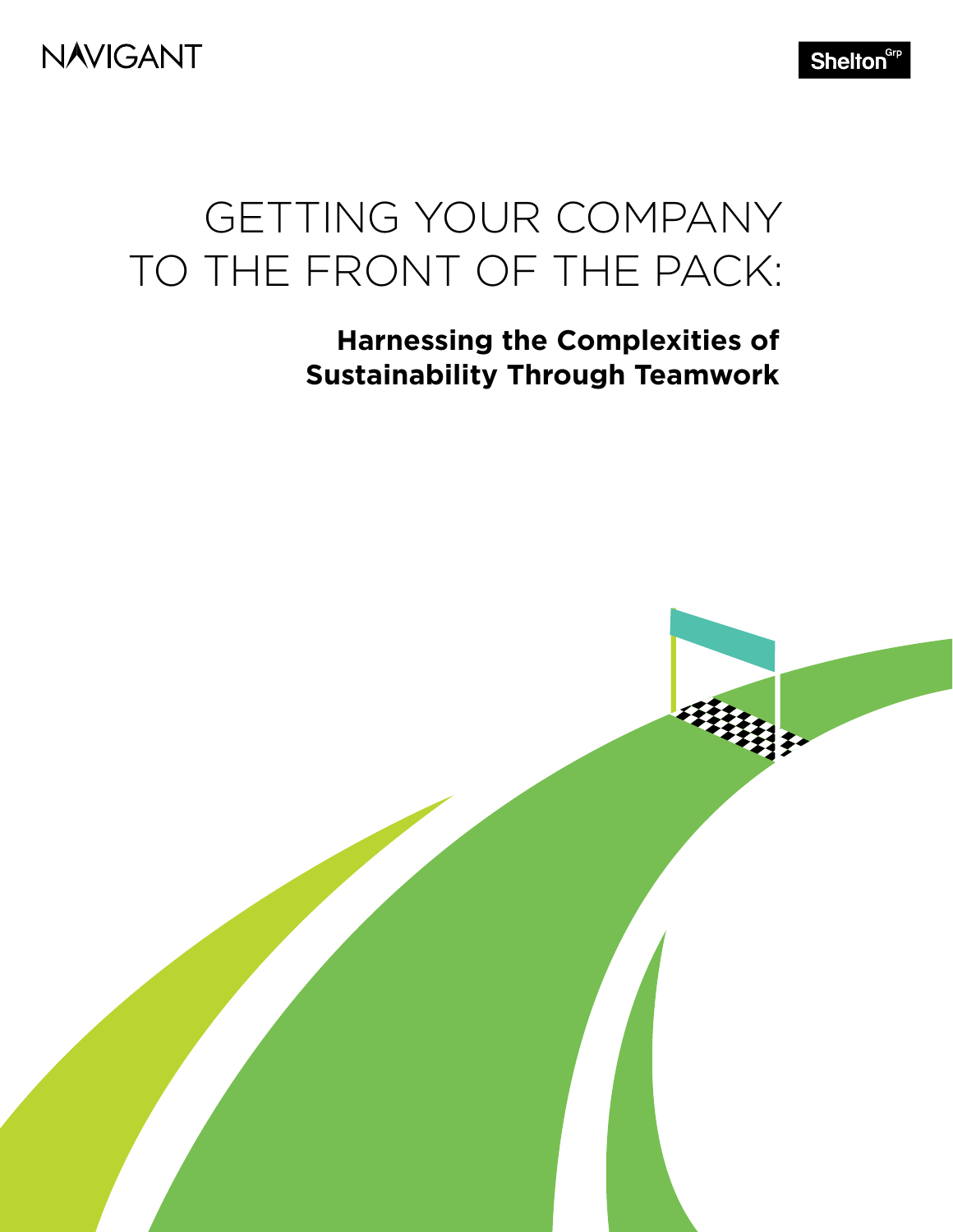## Sustainability is a Team Sport

Consumer demand for sustainable and green products has made it imperative for companies to have a sustainability agenda. In addition, there is mounting pressure from shareholders, customers and employees to commit to sustainability goals. As a result, companies of all shapes and sizes are creating sustainability programs and measurable commitments.

Thus, leadership in sustainability is becoming a competitive advantage as an organization commits to science-based goals and targets to respond to shareholder, regulatory and customer demands. Crossing the finish line means a company has established itself as a leader in the sustainability space and is starting to reap the benefits of that competitive advantage.

However, reaching the finish line in this sustainability race requires a lot of prep work, *good mentoring, the right*  tools and strategy, and most importantly – teamwork.

If sustainability gets delegated to a siloed department with separate goals, it will continue to fall short of delivering the team to the finish line.

The ways in which sustainability professionals find success when facing the tough challenges inherent in their roles seem very much like the approach Tour de France cycling teams employ. Similar to these cycling teams, successful sustainability professionals harness the various strengths of their team members throughout the race, allowing the team to navigate the complexities of their particular route.

*We interviewed eleven*  sustainability professionals in a variety of industries and at varying levels of sophistication when it comes to sustainability strategy, goal setting, and execution.

Some are from "eco-native" companies, who have sustainability built into their DNA, while others work for companies trying to integrate sustainability into existing strategy. Some are change-agents in the wider markets, others are "followers" still trying to get all internal parties on board. This white paper explores insights from these professionals to provide guidelines for others on the journey – to help them make it to the finish line. Through the lens of the Tour de France, other companies can better understand what a sustainability "race" looks like at different steps along the way and what veteran sustainability professionals recommend for supporting their teammates at each phase of the race.

At the end of each phase in our paper, we've provided you with a checklist to compare your own progress, so you can best equip your team to complete that phase and move on.

Shelton<sup>Grp</sup>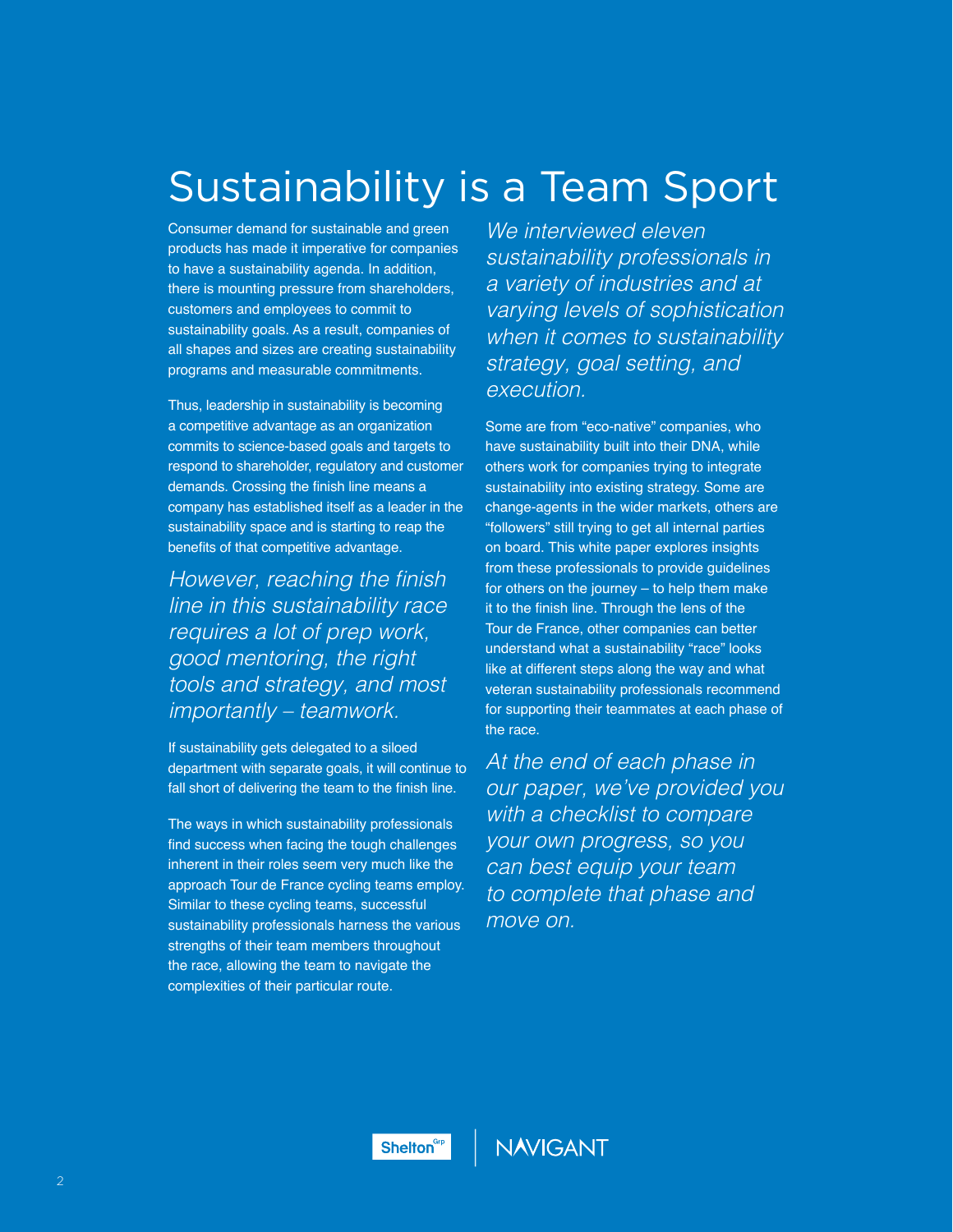The sustainability team that knows what strategy to employ at each phase of the race will have the most success. Likewise, a company's progress can be tracked by two metrics – its strategy for sustainability and the execution of it. The preliminary criteria for each are as follows:

- Strategy: vision, targets, energy and technology, engagement
- Execution: communication, investments, marketing/education/outreach

The chart below presents a leaderboard of how different industries are charting success using these two metrics. This leaderboard was created by synthesizing qualitative and quantitative metrics of sectors on the sustainability journey.



Navigant Research Leaderboard Grid, 2018

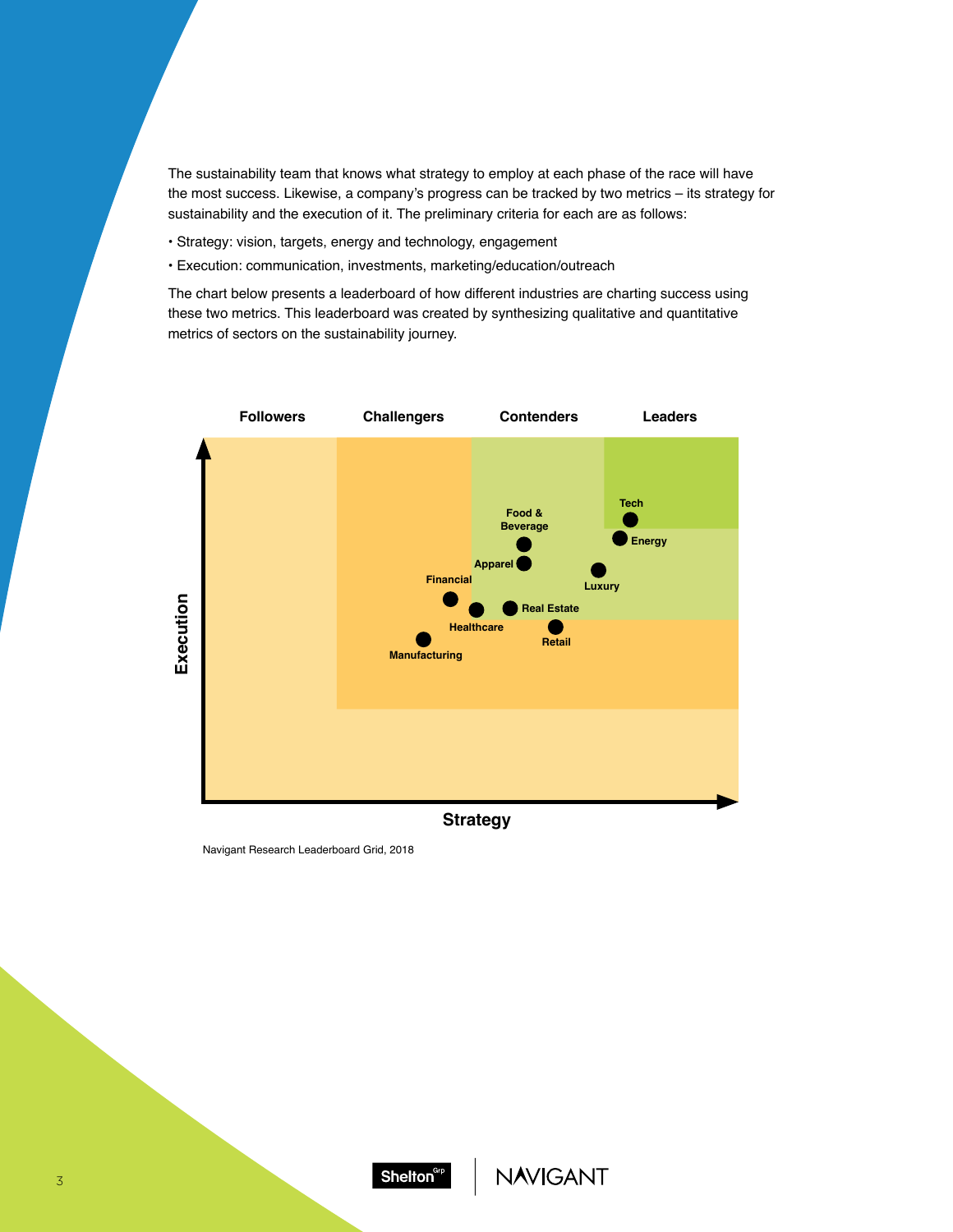## **Stage 1:** The Mass Start

### Status quo isn't going to cut it; time to enter the race

The present business environment puts pressure on almost all companies in one way or another, forcing them to the starting line. At the starting line, they can see leaders ahead of them on their sustainability journeys, and see that they have a long road to travel to join them. They may start by using the *départ fictif*, or a rolling start without actually racing. This usually looks like the strategy of "doing less harm." Or, if they're a little better prepared when they begin, a company might employ the *départ réel*, or the real start, which looks more like "doing more good." Either approach can make the start of the race an equally exciting (and intimidating) time.

As the executive director of a heating and cooling manufacturer puts it, "It is exciting to see – companies of all sizes are now focused on environmental, social, and governance issues because, number one, these are hot issues, expectations are rising, and the sustainability team is the catalyst within the company to arrive at the right position and best practices for ESG issues. Number two, the right stakeholders are getting involved, meaning a larger group, beyond financial analysts, are now asking deeper questions beyond economic impacts of operations."

Most companies at the start of this stage realize that business-as-usual is no longer good enough. This message can come across many ways. Many times it's a CEO mandate, often stemming from a need for efficiency/savings or from personal beliefs, that initiates the move to a purpose-driven company paradigm. Even though everyone knows the finish line is the ultimate goal, the road and the roadblocks to it are not always clear. As one professional said, they "wanted a corporate-wide sustainability breakthrough goal. Breakthrough for us means you don't necessarily know how you want to get there. You want to move the culture and move the needle, but you don't know how you're going to get there" (Doug Tamboer, Consumers Energy). The pressure to perform well comes from many sides: from the inside (from the C-suite all the way down to employees), and from the outside (consumers, customers and shareholders).

"We recognize investors want to see commitments to sustainability, too" (David Eichberg, Global Initiatives Lead, HP, Inc.). If the demand for sustainability is from a major customer, it becomes a completely different ballgame. A large customer's goals and targets can impact your strategy, too, where both the supplier and customer share a common vision to achieve sustainability goals together. A senior sustainability executive from a major international retailer describes this approach: "Our approach to global responsibility, it's a shared value. [Our company] has refined three aspirational sustainability goals to guide the company

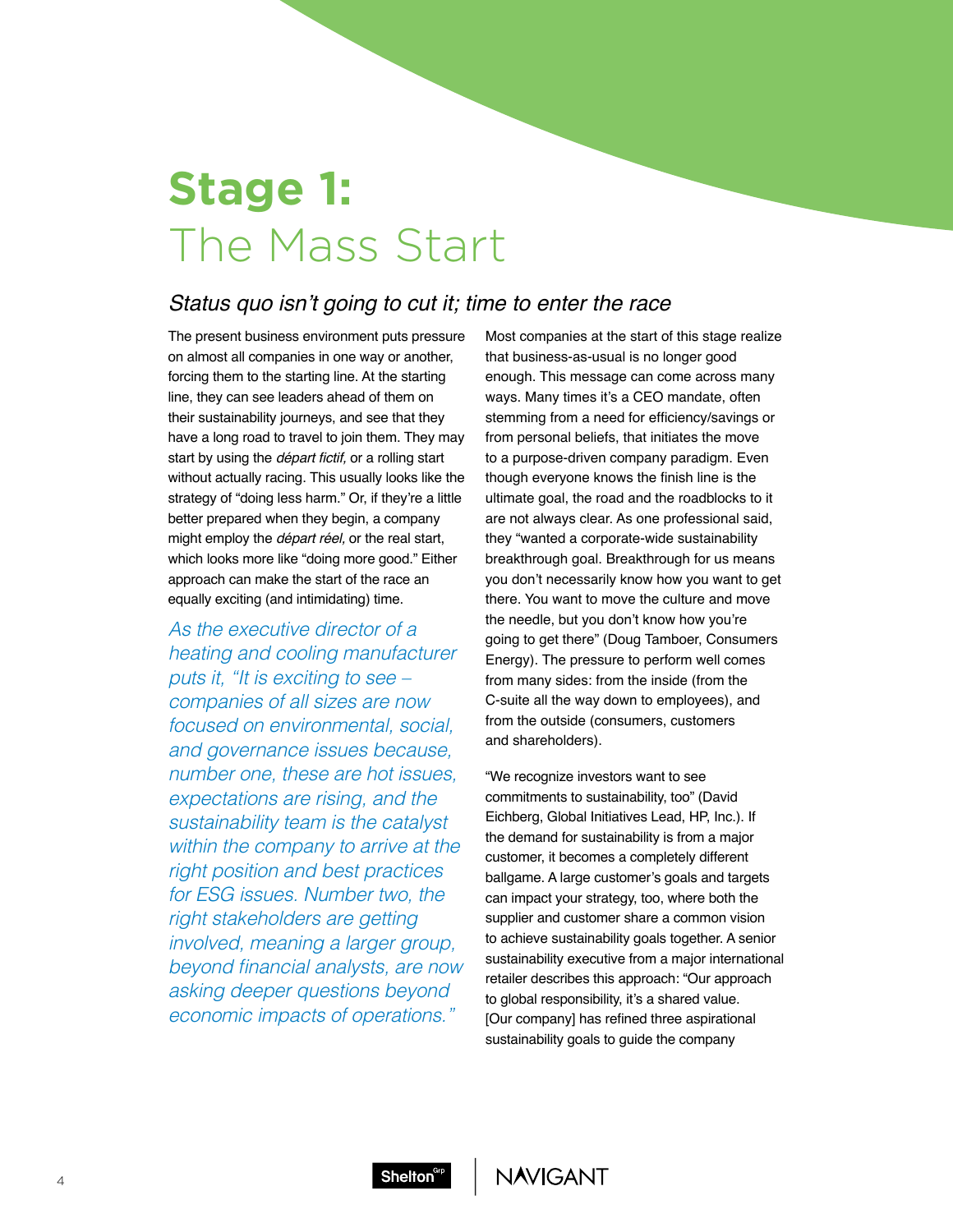on critical shared value priorities for the next decade." Changing regulations and pressure from investors also require a company to commit to sustainability. When talking about global B2B companies, Emilio Tenuta from Ecolab mentioned that he senses a lot of change coming in the near future for industry. "Sustainability is evolving. In part because of an increased focus by ESG investors on climate-related risks that are impacting a company's financial disclosure. Today, those are some of the factors changing how people think about sustainability."

This is the stage where a sustainability professional needs the most help in terms of mentorship and tools. The Tour cannot be attempted in isolation. At its core, it is a team event you perform for the group and for the team captain. Before you jump into the challenges that lie ahead, start building your

teammates and identify their strengths. It's important to remember that new mentors may and will make appearances during different stages of the race. Your teammates may come in many forms: from internal departments like procurement, products, marketing, and communications to external consultants that can help define your purpose, uncover critical insights for your success and ultimately create a market advantage. Like every successful team, there needs to be a strong leader. A C-suite sustainability champion driving the team and keeping people focused on the final yellow jersey will enable a successful race. Also, key riders of your team can include NGOs, trade associations, scientists and sustainability communicators. Some of the tools that will help you succeed are research and data that will help you build the business case for sustainability, software and reporting structures.

### **Stage 1 Checklist**

Are you in this phase of your journey? Here's what you need to be doing and thinking:

- Have a clear goal or sustainability agenda.
- For companies without a clear vision, seek help from a third-party. Partnerships with NGOs and Organizations are helpful too.

"You can't do sustainability to people, you do it with them. I don't think we appreciated that at first, how collaborative it has to be. We had to change from a consulting mode to a partnership mode." (Rob Zimmerman, Kohler)

Assess the opportunities and risks for your business and the audiences/stakeholders that really influence your business.

> "It's about assessing a company's risks, understanding their stakeholders, and identifying their opportunities. The opportunities are really to change the perception of the stakeholders around water, energy and climate risks in their operations. It's about identifying what is relevant and unique in terms of their business strategy. Once you know that, it becomes a matter of execution and to drive local management plans that'll mitigate those operational and supply chain risks. That puts them in a position to grow sustainably." (Emilio Tenuta, Ecolab)



Understand the strengths of each of your team members in preparation for race strategy.

Use research and data tools at your disposal to build the business case for sustainability.



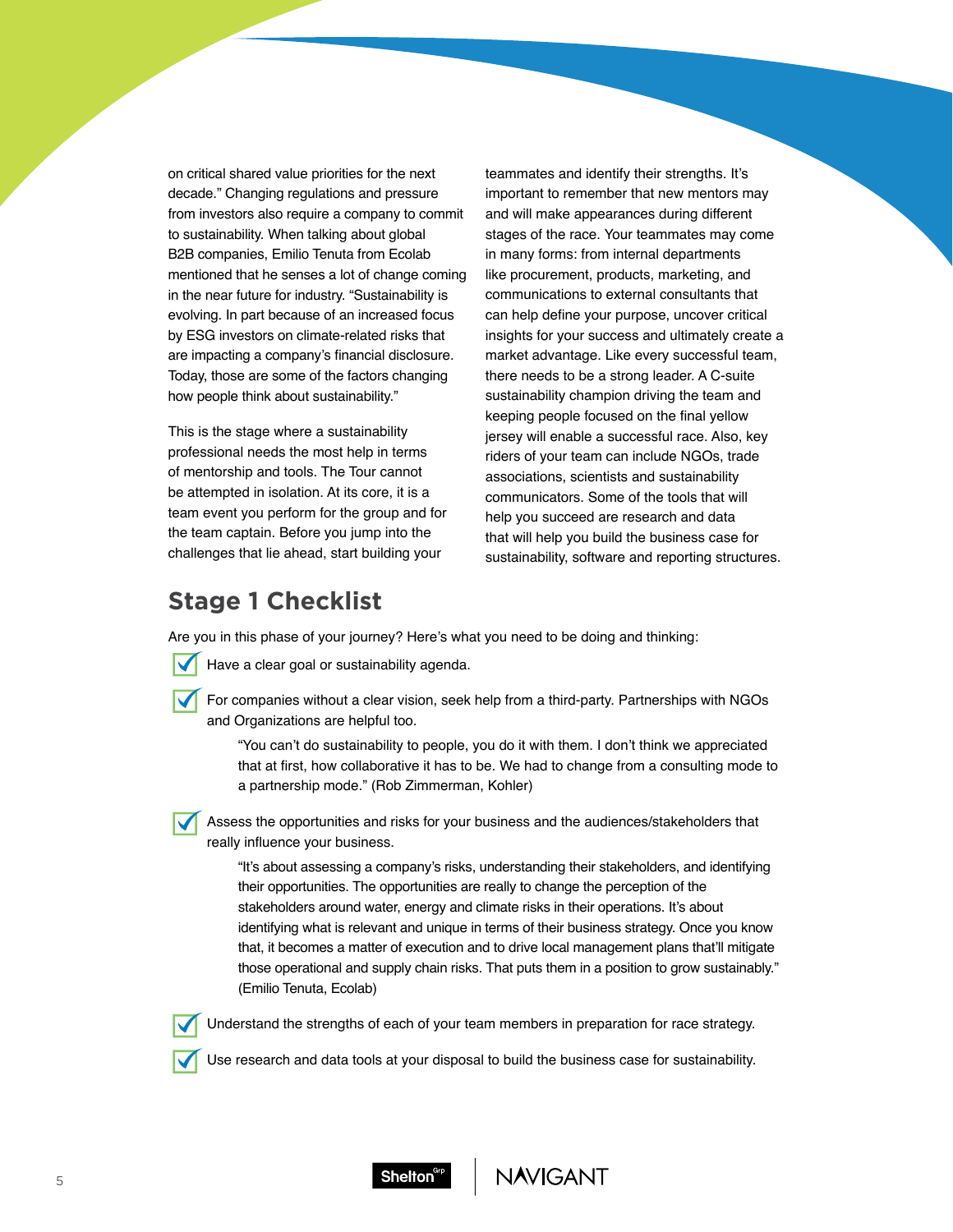## **Stage 2:** The Big Hills

### Facing Challenges

The nature of the Tour is that the cyclists face some pretty serious challenges and are required to navigate many big hills and mountainous regions along the way. Similarly, a sustainability professional rarely has smooth sailing in his or her path forward. These challenges, or "mountains," come in many forms during the sustainability race, but we have narrowed them down to three broad categories.

## **Mountain 1**

The first mountain that a sustainability professional faces is **connecting sustainability with the company's values, purpose, and larger business strategy/goals.** As our interviewees explain, this includes:

#### **• Understanding the strategic benefits**

"In some cases, not even saying sustainability, it is about getting the end result in business terms. So, when you frame emissions as a hit to a P&L, there is a completely new perspective." (Senior sustainability executive from a major international retailer)

#### **• Thinking about how the company defines sustainability**

"There is a problem with sustainability in that it's all about less bad, not more good. But business strategy and consumer marketing language is all about more good, not less bad. The challenge for sustainability teams is bridging that divide when they present their initiatives." (Kevin Rabinovitch, Mars)

#### **• Creating a business-relevant vision**

"Being right isn't enough. It's about understanding how your company makes decisions and sets strategy and getting yourself to the table and having something of value that allows you to be part of the discussion." (Rob Zimmerman, *Kohler)*

Professionals need to bear in mind that not everyone within the company or the organization is going to think the same way. And some of the people who think differently might carry immense power to say yay or nay to the initiatives. Success in this challenge equips them for the next one.



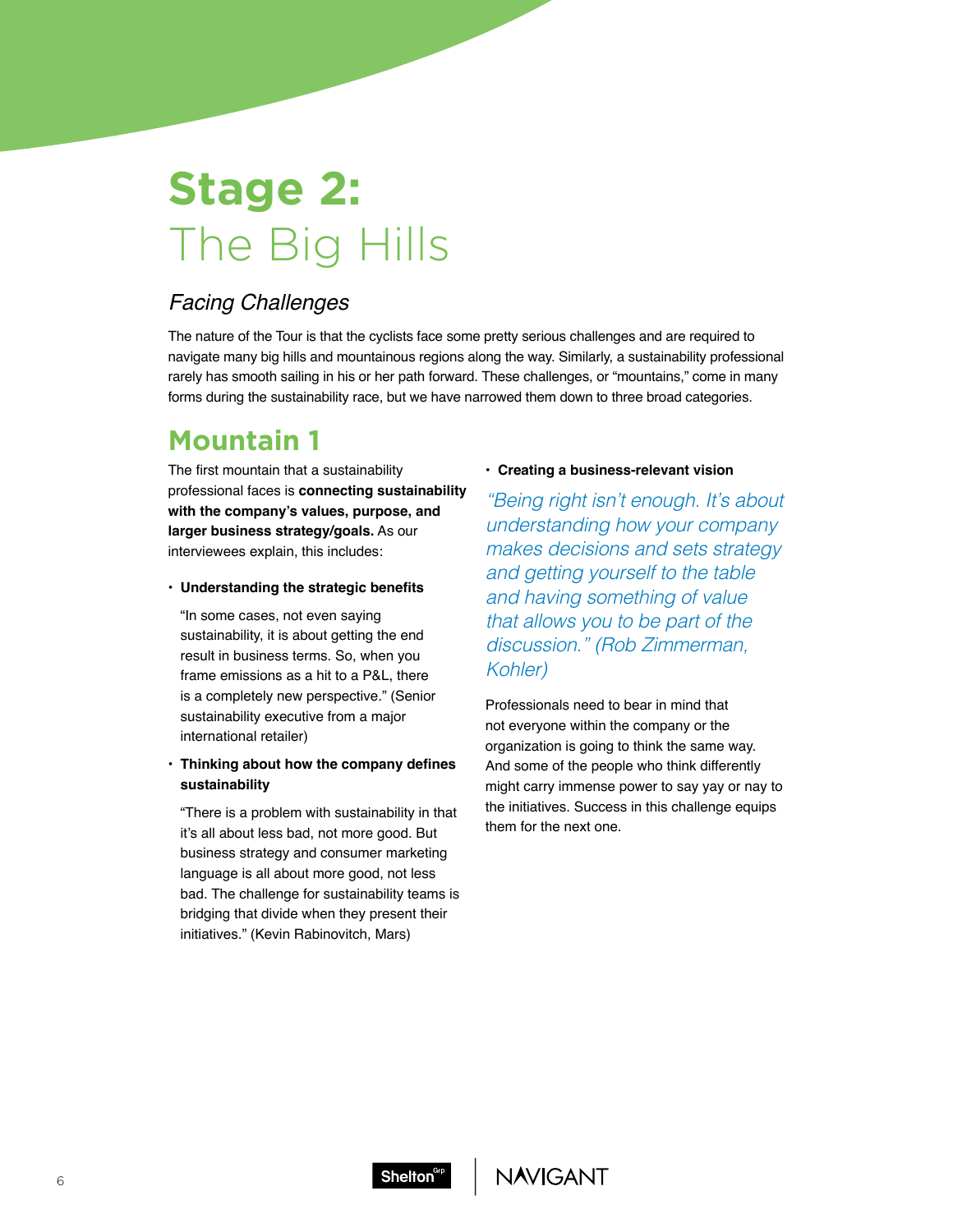## **Mountain 2 Mountain 3**

The next mountain to cross is that of **internal buy-in, both C-suite and interdepartmental.** It is difficult to make everyone understand the value sustainability brings to the brand while also "doing the right thing." This ties back to messaging: how to connect with people in a way that secures their buy-in. As one of our interviewed professionals said, "It is about showing benefits to both customers and investors" (David Eichberg, HP, Inc.).

Data alone is not enough to get the C-suite on board with sustainability. What sells the most is the business value that sustainability brings to the company and the brand. This predicament is illustrated well by Doug Tamboer of Consumers Energy: "We couldn't teach to the test. We didn't want to make changes within the company strictly based on what our third-party sustainability analytics corporate governance advisors said. We really were looking for business value. On some things we had to sell folks that we weren't just doing this because the third-party sustainability analytics corporate governance advisors said so. We had to sell the business value behind these changes, so that was critical, especially if it's going to cost some of these departments some additional money."

Once you have the go-ahead, the most challenging mountain to consider is that of **setting goals and planning the strategy for executing these goals**.

When setting sustainability goals, one should not fall into the trap of thinking only in terms of energy, or water, or emissions goals. There's a broad sustainability continuum.

Sustainability professionals have to see the big picture and, in some ways, must try to envision what mountains lie ahead. Regulations and expectations are constantly changing, so they must stay flexible and forward-thinking. The tools a company needs will be dictated in large part by how they've defined their goals and strategy. Once they've been defined, progress must be tracked. Though this is often challenging, it makes the next phase much smoother to navigate.

According to "The 3% Solution: Driving Profits Through Carbon Reduction," other mountains companies may face are capital constraints, low management priority given to sustainability, lack of technical expertise, and difficulty communicating key messages. It is important to establish internal buy-in and companywide priority to sustainability early on. Work on connecting sustainability to the company's core vision. Upon overcoming these barriers, a company can then increase external buy-in and reach out to experts in technical areas.

Shelton<sup>Grp</sup>

**IAVIGANT**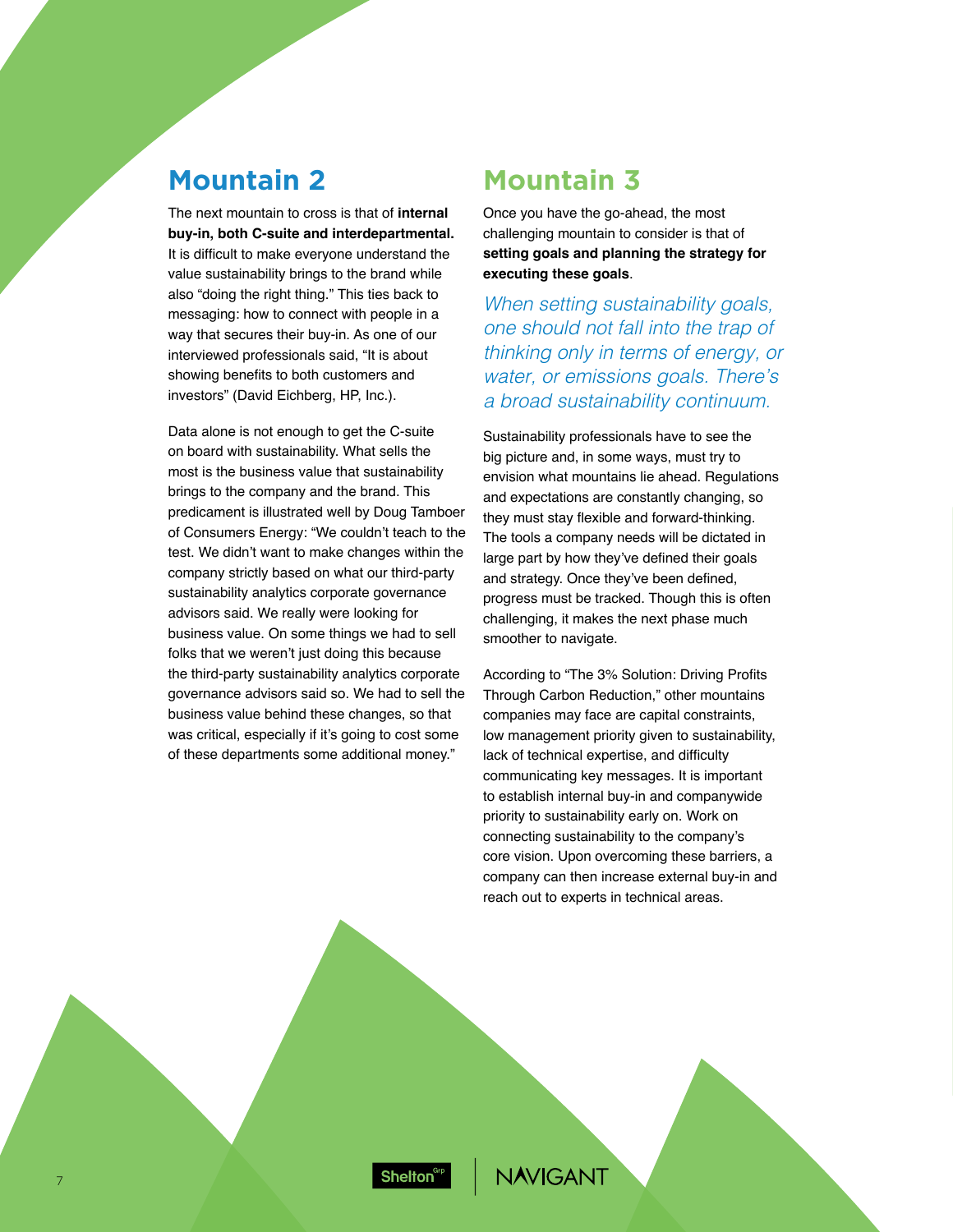## **Setting Science-Based Targets**

### **Stage 2 Checklist**

Are you in this phase of your journey? Here's what you need to be doing and thinking:



Secure buy-in from internal stakeholders; this is critical for the success of any sustainability program. Help them understand the business value of incorporating sustainability.

"First, you have to have a champion for sustainability in the executive suite. If it's not fully supported by the executive, it's going to wither." (Martin Wolf, Seventh Generation)

Set clear sustainability goals. The box below regarding "Science-Based Targets" can help define your focus by providing different tools and measures that a company can use during this phase. With the goals in view, lay out your strategy to achieve these, and clearly lay out how you plan to track your company's progress.

#### **Science-Based Targets**

Dating back to the mid-1990s, businesses developed emissions goals with arbitrary reduction numbers, intending to one-up a competitor or tag to a year with marketable slogans like "15% by 2015." So why are science-based targets (SBTs) suddenly resonating as executives deliberate long-term objectives? Well, it looks like it's more about the "based" than it is about the "science." It's not that science is uninteresting to corporations, it just isn't the only impetus for speed and adoption of the SBT approach to target setting. On topics of environmental protection, businesses often make a public case for certainty or a level playing field. Internal specialists tasked with emissions now have a tool that provides both of these even without a domestic compliance and regulatory framework in place to address GHGs. Many corporate anecdotes suggest that revising the terminology is also key to promoting the SBT concept, and although different terms are used (context-based, evidence-based, responsibility-based, even value-based targets), they appear to achieve the same outcome.

"Based" targets are winning out in a marketplace of climate goal concepts that is sometimes confusing; it's about time there is one dominant framework. There's carbon neutral, climate neutrality, net-zero, net-positive, and even drawdown. Some have fallen out of favor because they require too much explanation while others signal new frontiers. "Based" targets are here to stay, and their current traction is similar to previous standards and certifications, such as the Forest Stewardship Council and the Marine Stewardship Council. The way it plays out, industry leaders or first movers set a target based on the sector's emissions budget and others follow suit, either exceeding the leader, or chasing that level of ambition. There are now 339 multinational companies committed to setting a target that follows the pathway to 2°. More of those companies are from the US than from any other nation in the world.

#### **Efficiency and Renewable Energy Investment**

Investments in renewable energy, carbon offsets, and supply chain strategy have been the primary levers for addressing corporate sustainability. Intelligent building technologies are tools for improving site sustainability within facilities and across portfolios.

#### **Supply Chain Impact Assessment and Program Development**

Investors recognize that the supply chain is exposed to many climate risks, including physical risks such as changes to weather patterns and sea levels, and those linked to the transition to a low-carbon economy, such as policy and reputational risks. Major brands take this to heart and are responding by developing roadmaps to reduce emissions and risk management procedures to prepare for a changing climate.

#### **Circular Economy Pathway**

The circular economy describes a practicable and scalable landscape of opportunities employing business models that are by design regenerative and as waste-free as possible. Strategies at the heart of the circular economy include reducing the input of virgin materials, employing more efficiency in the use of existing assets, and reducing the output of waste.



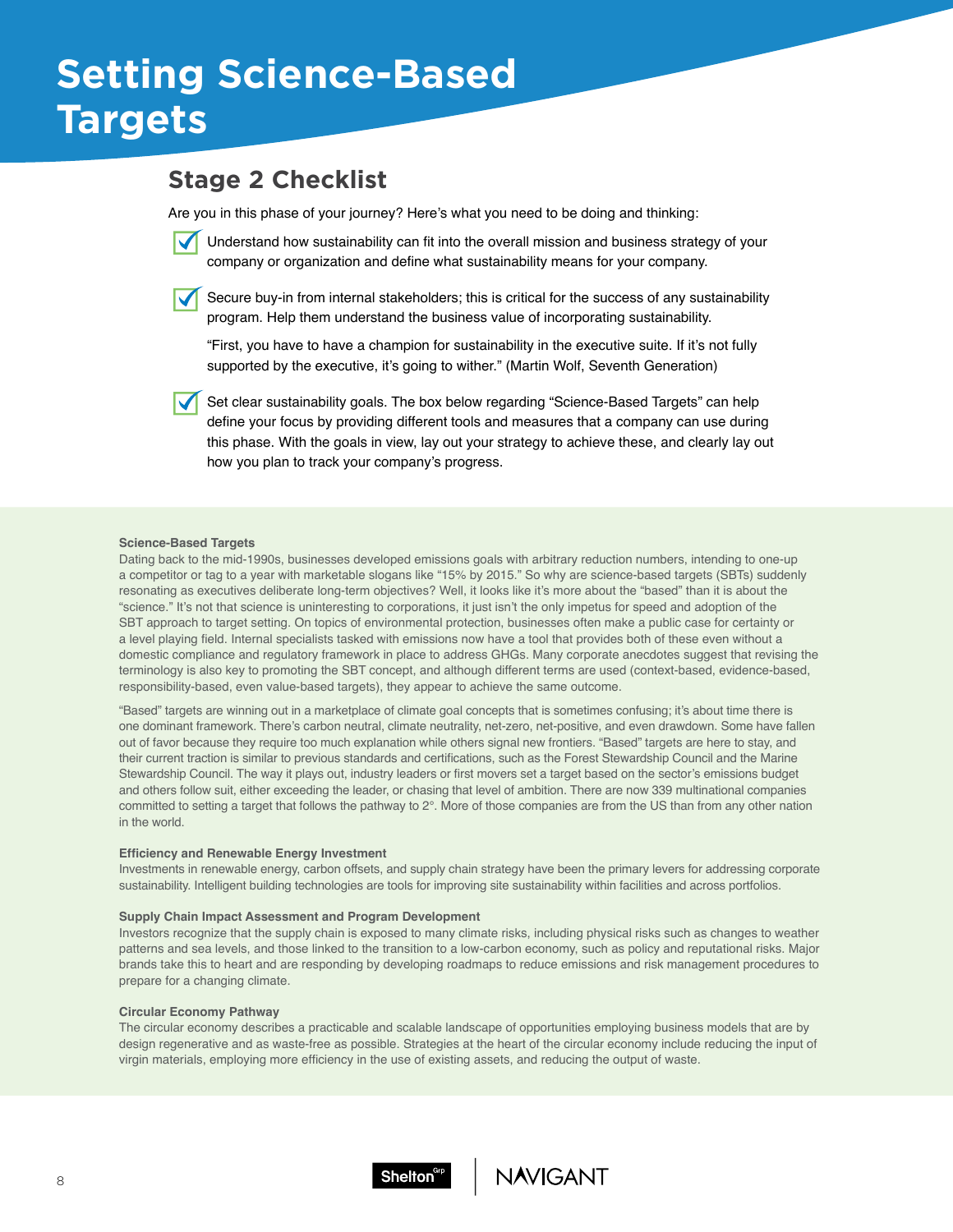## **Stage 3:** Time Trials and Intermediate Sprint

### Revisiting strategy after a company has begun executing on goals/targets

Once a strategy is created, it's time for the relentless execution of that strategy. Now is not the time to slow down or get tired! Companies starting from scratch will have to revisit their sustainability goals and strategy often or sometimes even change the course of action to stay on track. New needs and questions surface within the core group working on this strategy:

• **How to connect with stakeholders on a new level**

"It's not that business leaders don't believe it, they may not see how it's relevant. I finally understood it's the same problem as a salesperson tries to solve every day – how to get a decision-maker to see the value in what you're offering." (Rob Zimmerman, Kohler)

#### • **The need for going outside their own walls**

"We relied on intermediate producers to talk with us, so we made some mistakes having not gone further back in our supply chain." (Martin Wolf, Seventh Generation)

#### • **The need for collaboration**

There are quite a few convening organizations and NGOs that bring companies together to collaborate for the betterment of the planet. Industry and sector leaders are realizing the power of unity towards a common goal will help them achieve it. This is especially true in the efforts to "green" or make sustainable their supply chains. With so many vendors in common, working together provides significant industry influence. Major companies want and search for collaborators. Think of Walmart and their Project Gigaton: without the support and collaboration from their suppliers, Walmart would not be able to realize its vision.

### **Stage 3 Checklist**

Are you in this phase of your journey? Here's what you need to be doing and thinking:

Revisit and re-evaluate your sustainability strategy. Based on this evaluation, if needed, rethink your goals.

Look for collaborations with companies and organizations working toward the same mission.



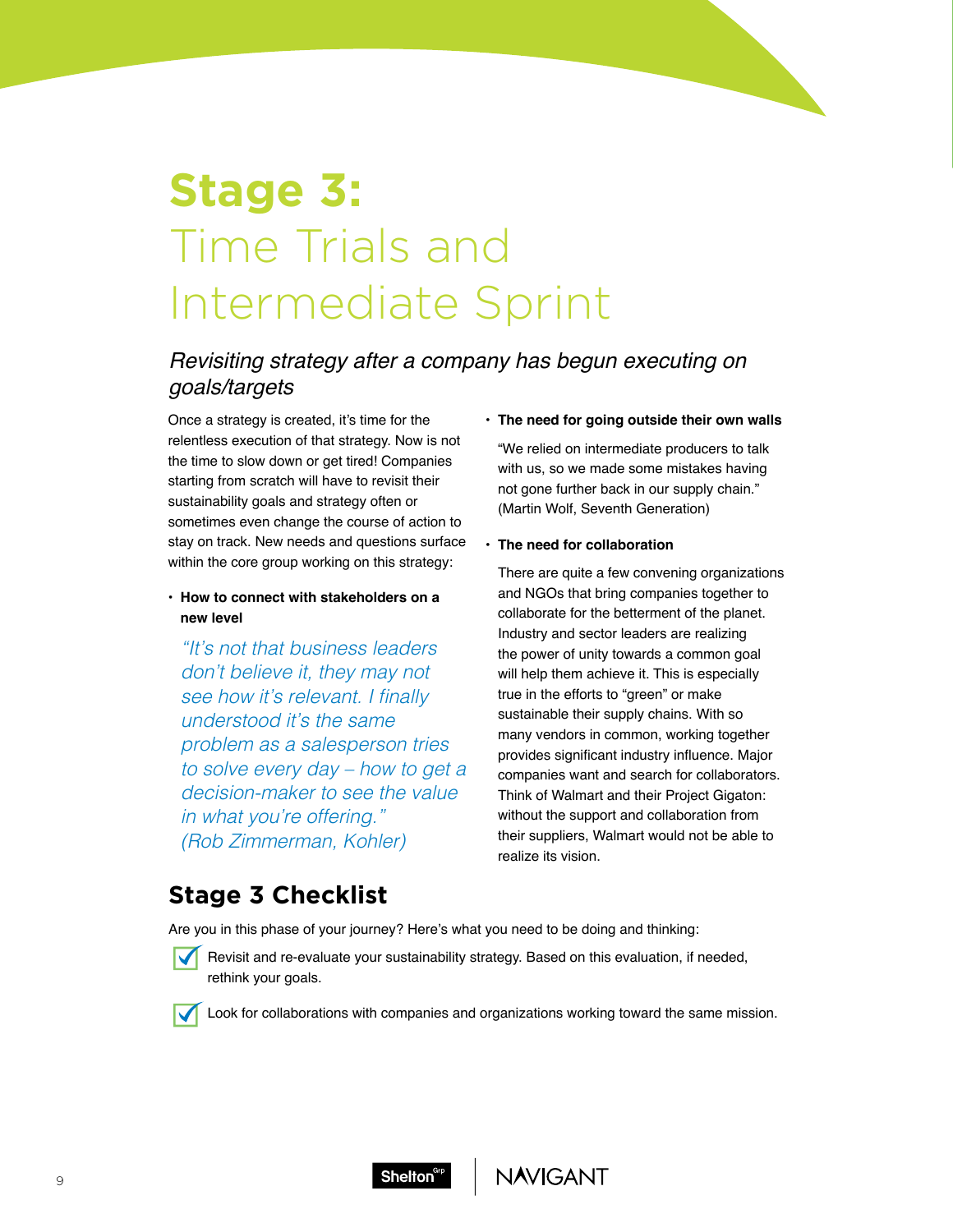## **Stage 4:** Getting the Peloton in Order

### *Sustainability moves to a whole new scale in the company*

The peloton is the main group or pack of riders in a road bicycle race. Riders in a group save energy and prevent fatigue by riding close to one another. Similarly, once sustainability is firmly rooted in the company culture it has the potential to move to a whole new level. Sustainability becomes the guiding star and the order of the day by which different departments align themselves. It defines the entire lifecycle of a product from its inception to the end of life. The effects are visible in various areas, such as:

**Product design:** Sustainability is integrated into product design and is guiding product innovation.

"The way you do more good is creating better products . . . growing the value of your brand because you're seen as cutting-edge, technically competent, intuitive about customer needs, and sensitive to what's really going on in the world . . . It forces you to be more innovative in new ways. It has got almost unlimited upside." (Rob Zimmerman, Kohler)

**Branding your strategy:** Many stakeholder groups, including employees, customers, and even suppliers, respond well to a sustainability strategy that is well-branded and has a great slogan. These strategies are more appealing and memorable (think "Grow the Business, Not the Carbon" at Coke, "Scale for Good" at McDonald's, "Sustainable in a Generation" at Mars, or "Project Gigaton" at Walmart).

Get creative about how you can brand and market your sustainability strategy for maximum buy-in and excitement.

**Culture change at the company:** Internal buy-in was the starting point, but this is positive change in the company's DNA. It's good for recruitment and retention as it means the company really stands for something. And it's hard to do.

"We understand the technical aspects of sustainability, but it's important for us to have an executive champion. Culture is the hard stuff, changing hearts and minds . . . we underestimated how difficult culture change was going to be." (Rob Zimmerman, Kohler)

"Another thing we have always enjoyed is the fact that young people want to work for us. When we get a job opening, we'll get 500 to 2000 applicants sometimes, and we get to pick absolutely the very best. Recruitment and retention is a huge value upside of these kind of commitments." (Rick Ridgeway, Patagonia)

**Supply chain programs:** Supply chain efficiency is low-hanging fruit. A well-managed and run supply chain can result in immediate and visible financial gains. For example, by reducing the carbon intensity in your supply chain, you'll end up using less energy and "save money. If you manage your supply chain that way then you're also managing the risk potential



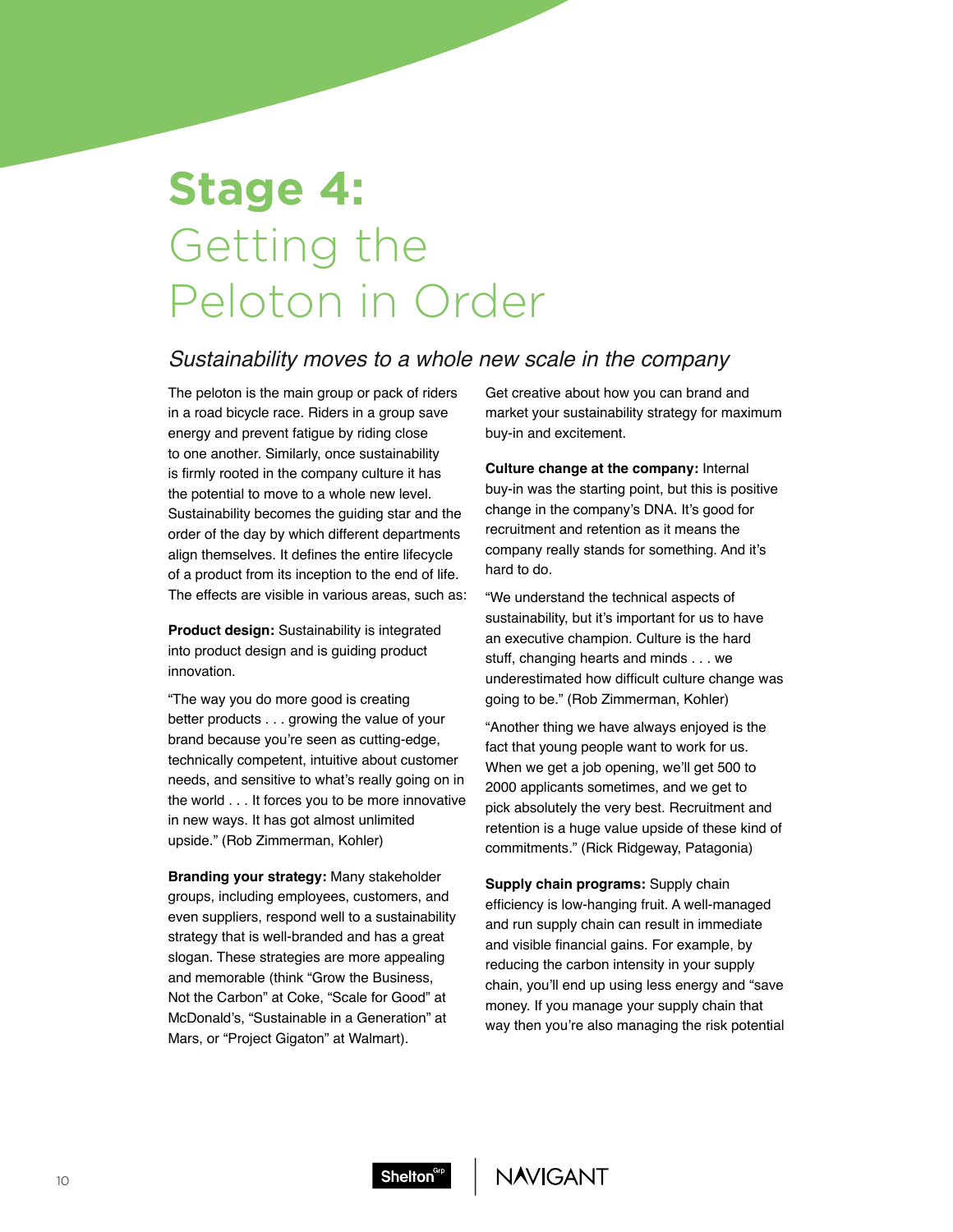with all these issues that are just landmines if you don't pay attention to them." (Rick Ridgeway, Patagonia)

Supply chains can also be equally tricky to manage, as it is hard to get the suppliers to walk the walk with you.

"Some of these [initiatives] were pretty challenging, like with supply chain. We had never even thought about how we were going to move the needle with our supply chain because that's usually something for a much more mature program where you walk the walk internally yourself and then you ask your suppliers to walk the walk."

(Doug Tamboer, Consumers Energy)

**Circular economy:** Circular economy has emerged as a powerful concept, generating greater attention from large corporations, industries and governments. The production and consumption of resources needs to be balanced with the carrying capacity of the Earth. More importantly, circular approaches are becoming a strategic imperative and key differentiator, leading to lower costs of production, new business opportunities and higher value-add. It describes a practical and scalable landscape of opportunities employing business models that are by design regenerative and as waste-free as possible. The central pillars of circular economy strategies include the following:

- Recovery and reuse
- Lifetime extension
- Sharing and service models
- Circular design
- Digital platforms

As you explore circular solutions, look to the EU for guidance: Extended Producer Responsibility in some EU markets is leading to more circular economy activity and action. The circular economy is becoming real, and the EU is leading the charge.

### **Stage 4 Checklist**

Are you in this phase of your journey? Here's what you need to be doing and thinking:

Re-evaluate your progress towards sustainability and compare to where you were at the starting line. Do you find sustainability guiding your…?

Product design



Daily operation



- Consideration of recovery and reuse
- Brand strategy



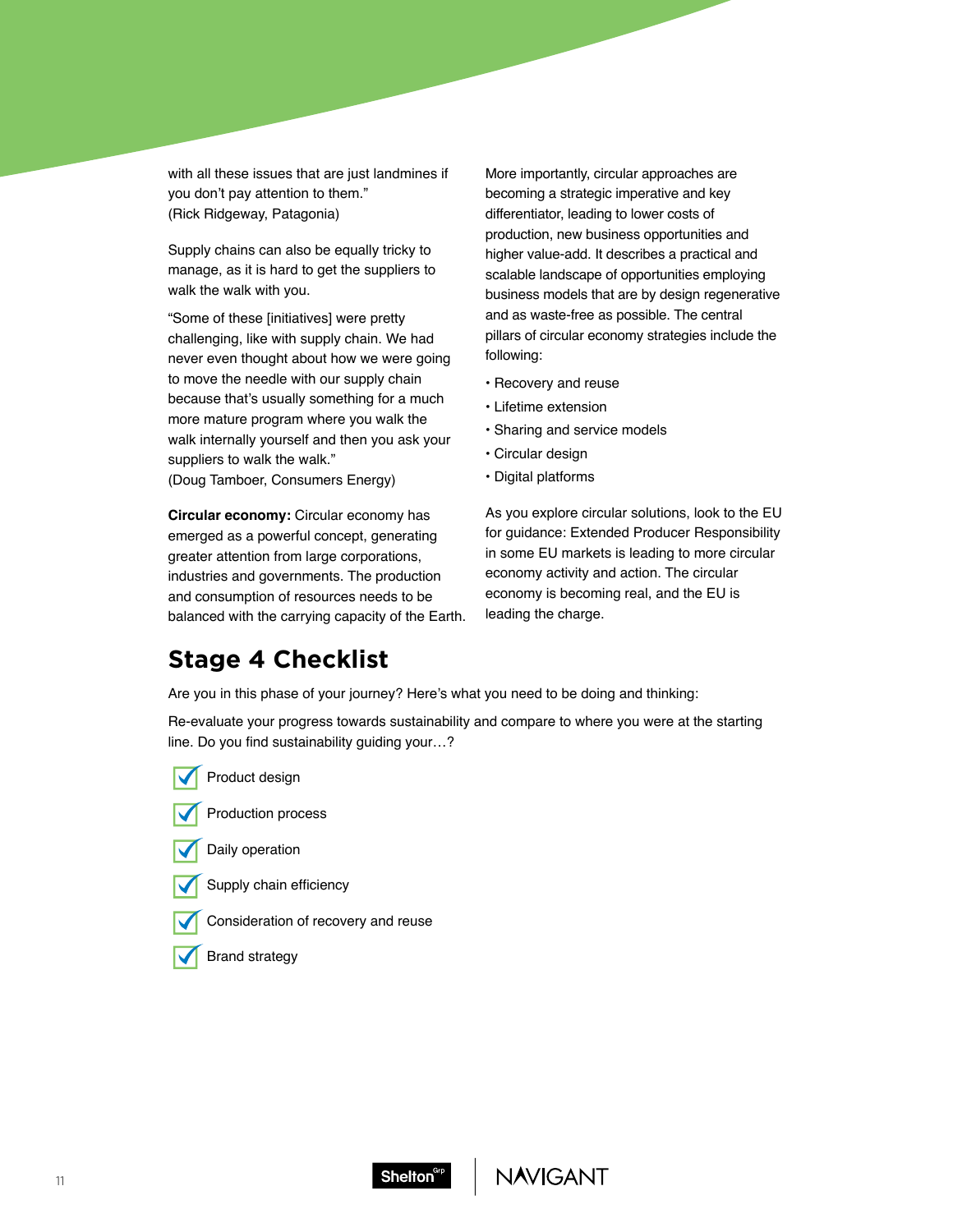## **Stage 5:** Nearing the Finish Line

### Your company experiences a shift in "business as usual" and *sees results*

Now that you as a team are far along in the race, it is time to take a look at the leaderboard. The initial strategy and vision and the execution of these strategies are what will gain you a place on the leaderboard. There may be only one winner, but it takes the effort of an entire team to get that person there. This is where a sustainability playing field differs. A win in this race is a win for everyone, and a loss is a loss for everyone.

What propels these winners is a well-planned strategy and thorough execution. An exploration of various companies has helped us place their sectors on the leaderboard. Below is the graphic representation of what we've seen as being a typical level of sustainability progress in these industries, as evidenced by our synthesis of qualitative research and quantitative metrics. It gives a view of where various industry sectors are on their sustainability journey.



Navigant Research Leaderboard Grid, 2018

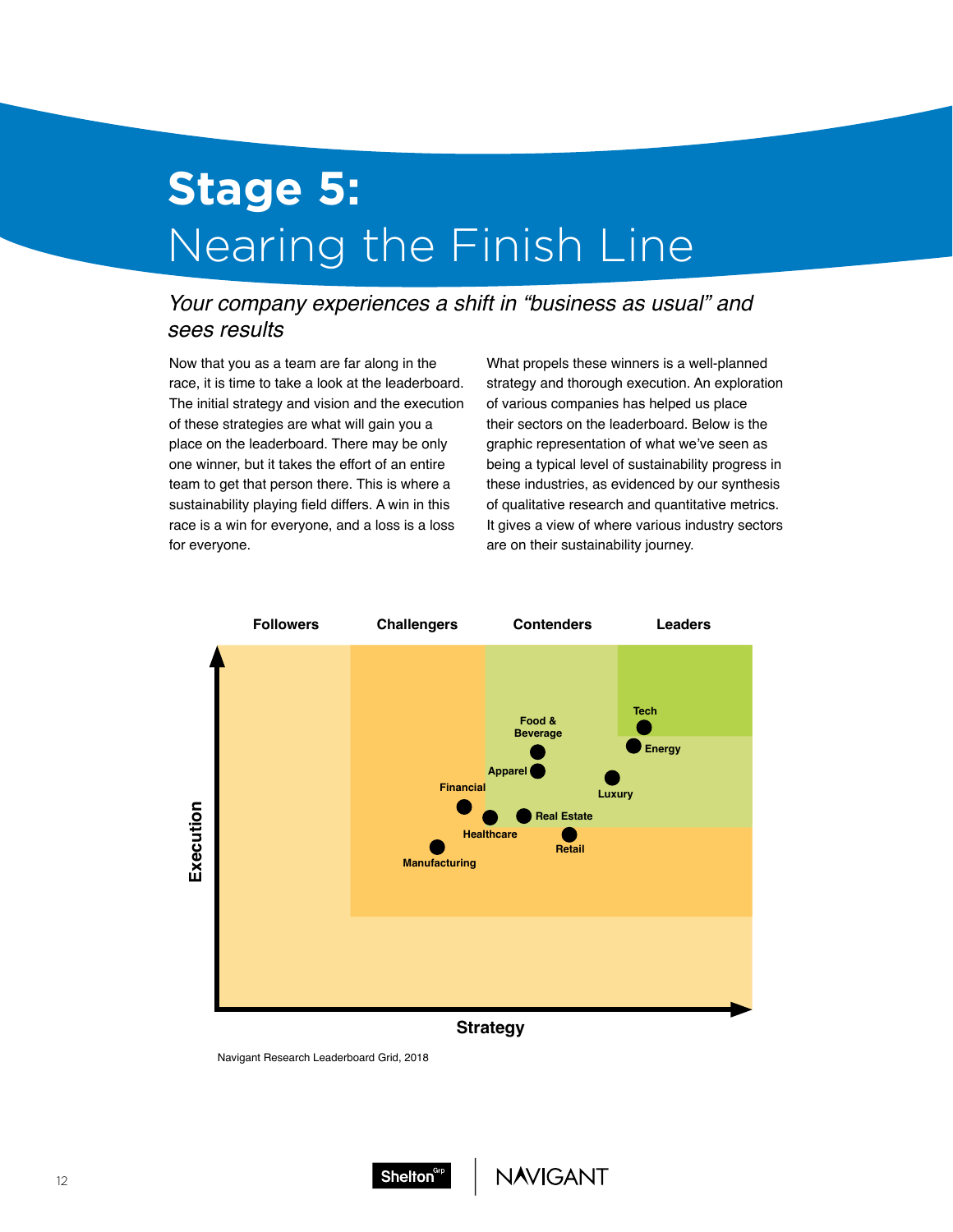Close to the finish line, as a company approaches leader status, one can see the benefits of sustainability.

### The goal is no longer to present a case for sustainability but to reinforce the business value that sustainability has brought.

Sustainability comes with many rewards. It can provide increased trust through greater transparency, or through recruitment and higher levels of employee retention, and increased consumer loyalty. Not to mention the operational efficiency and immediate financial savings gained through it all. Rick Ridgeway explains that, "as the company gets bigger and older, it's kind of the opposite of what usually happens with companies where they leave some of their founding roots; we're getting deeper all the

time. We're getting more and more radical, and at the same time, we're getting more and more successful as a business. It's interesting to watch the business value of these things."

Communication becomes an absolute necessity in this stage both internally and externally. Effective communication is essential for showing the results to internal employee participants and to inform and educate concerned customers. It is also a good practice to inform business decisions. "We report progress on these KPIs publicly on an annual basis and more frequently internally to inform better management decisions," says Paige Goff from Domtar. After all, the Tour de France is not a one-time event but an annual race with new challenges.

## **Stage 5 Checklist**

Are you in this phase of your journey? Here's what you need to be doing and thinking:

- Evaluate your organization's sustainability progress against your goals and your competitors.
- Have ongoing communication with both internal and external stakeholders.
- Advocate for change; this can be in your supply chain, in your industry, or through government policy.
	- "What we started to realize was that it was really important not just to design these products and be successful . . . but to actively promote change and become advocates." (Martin Wolf, Seventh Generation)

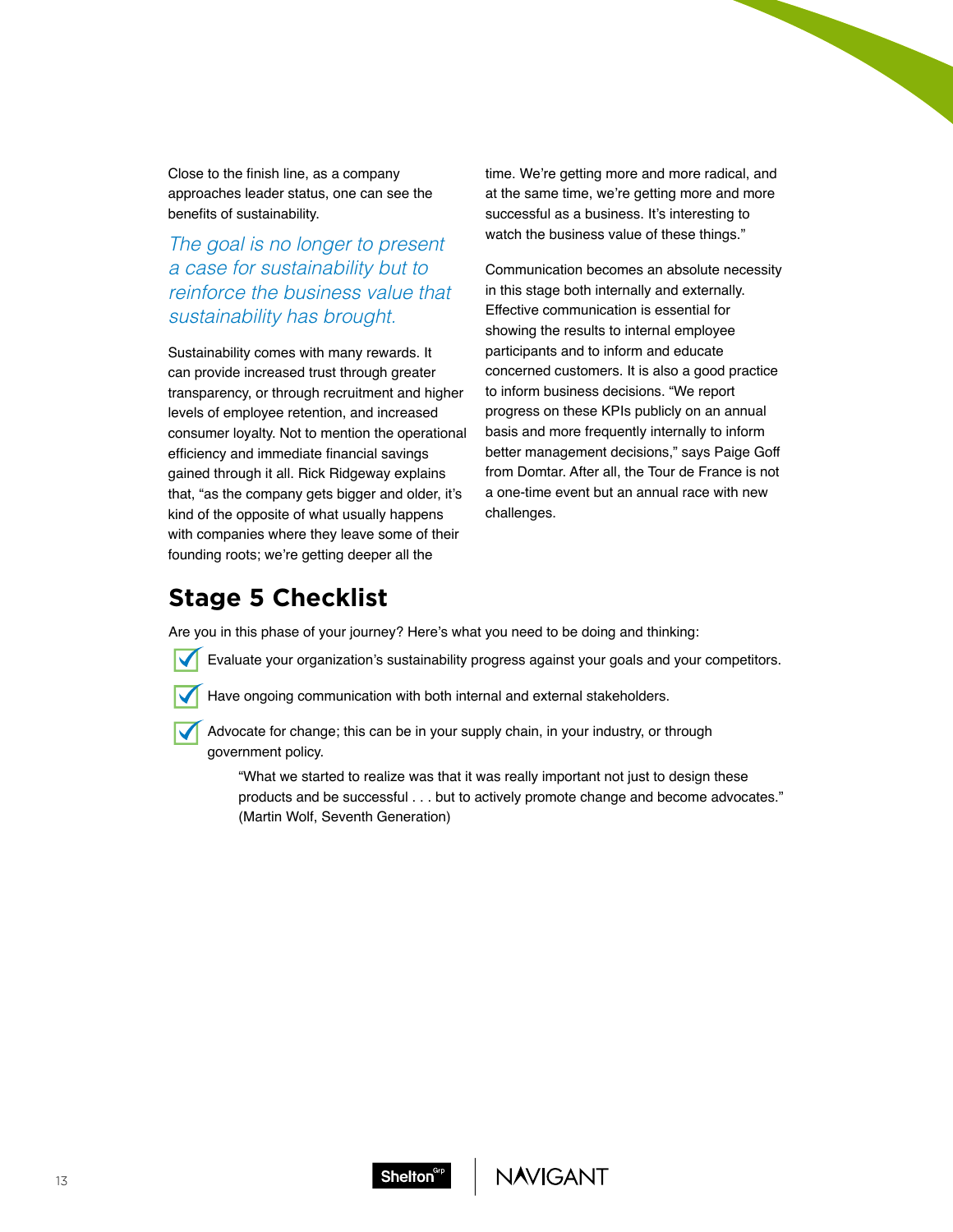## **Conclusion**

To recap, these are the very first steps companies should do to get ready for their Tour towards a sustainable future:

Assess how sustainability goals and commitments can align and even strengthen your organization's mission and business strategy.

Determine how sustainability investments and commitments can improve your bottom line and deliver competitive advantage with near-term action.

Develop a short-, mid-, and long-term strategy to meet goals and embed sustainability in your organization's day-to-day processes and procedures.

Articulate a communication plan to showcase your organization's sustainability strategy and program execution to your employees, shareholders, customers and the public.

# **Methodology**

We interviewed eleven sustainability professionals from various sectors. This report attempts to synthesize this small-scale qualitative study to understand the ways in which companies on a sustainability continuum have progressed towards sustainability. Through future work with a larger audience, we'll continue to dig more deeply into the topics explored here.